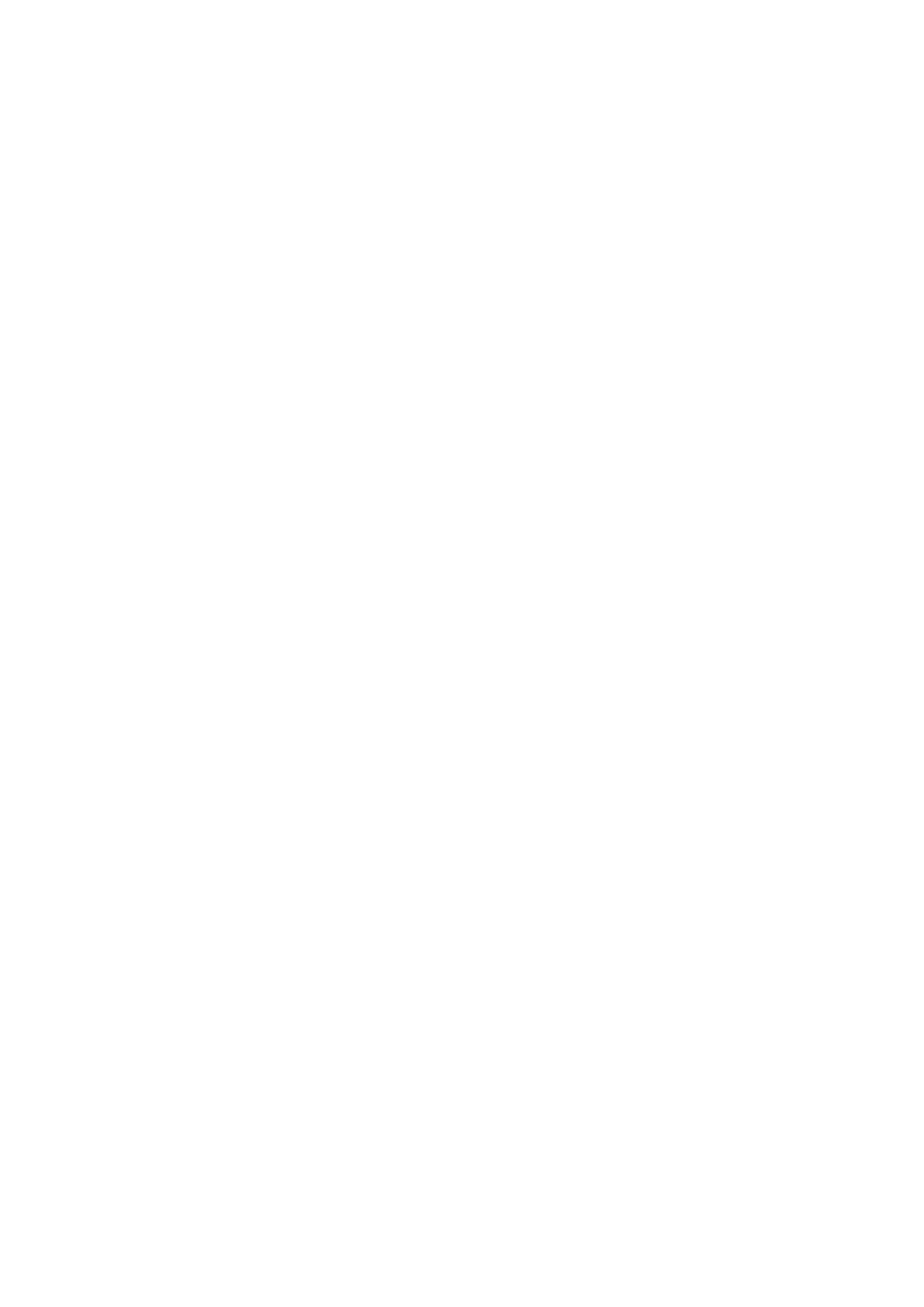# **Foreword**

This booklet outlines the performance of candidates in all aspects of CCEA's General Certificate of Secondary Education (GCSE) in Music (Legacy) for this series.

CCEA hopes that the Chief Examiner's and/or Principal Moderator's report(s) will be viewed as a helpful and constructive medium to further support teachers and the learning process.

This booklet forms part of the suite of support materials for the specification. Further materials are available from the specification's microsite on our website at www.ccea.org.uk.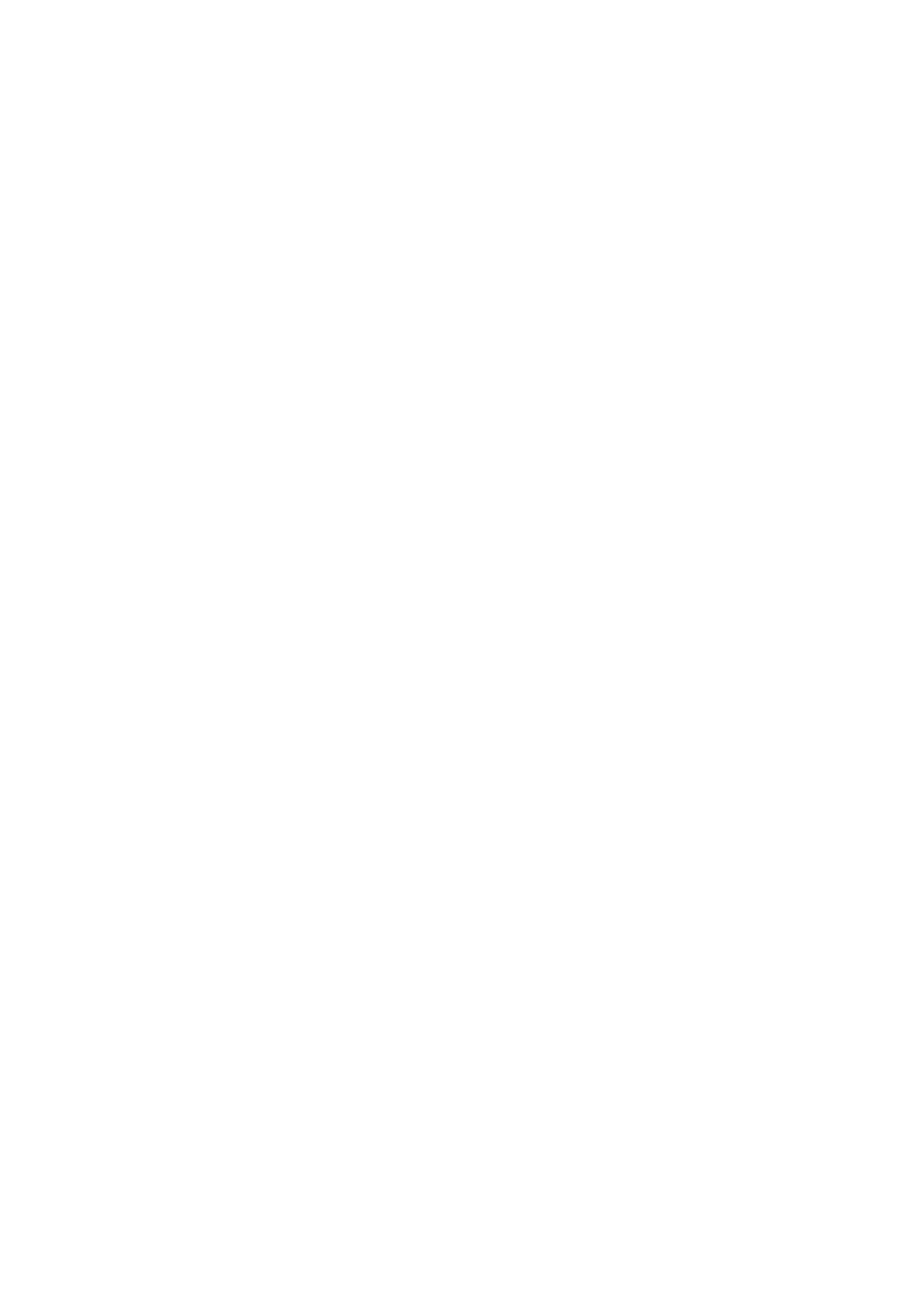## **Contents**

| <b>Assessment Unit 1</b> | <b>Composing and Appraising</b>  | 3  |
|--------------------------|----------------------------------|----|
| <b>Assessment Unit 2</b> | <b>Performing and Appraising</b> | 5  |
| <b>Assessment Unit 3</b> | <b>Listening and Appraising</b>  | 8  |
| <b>Contact details</b>   |                                  | 12 |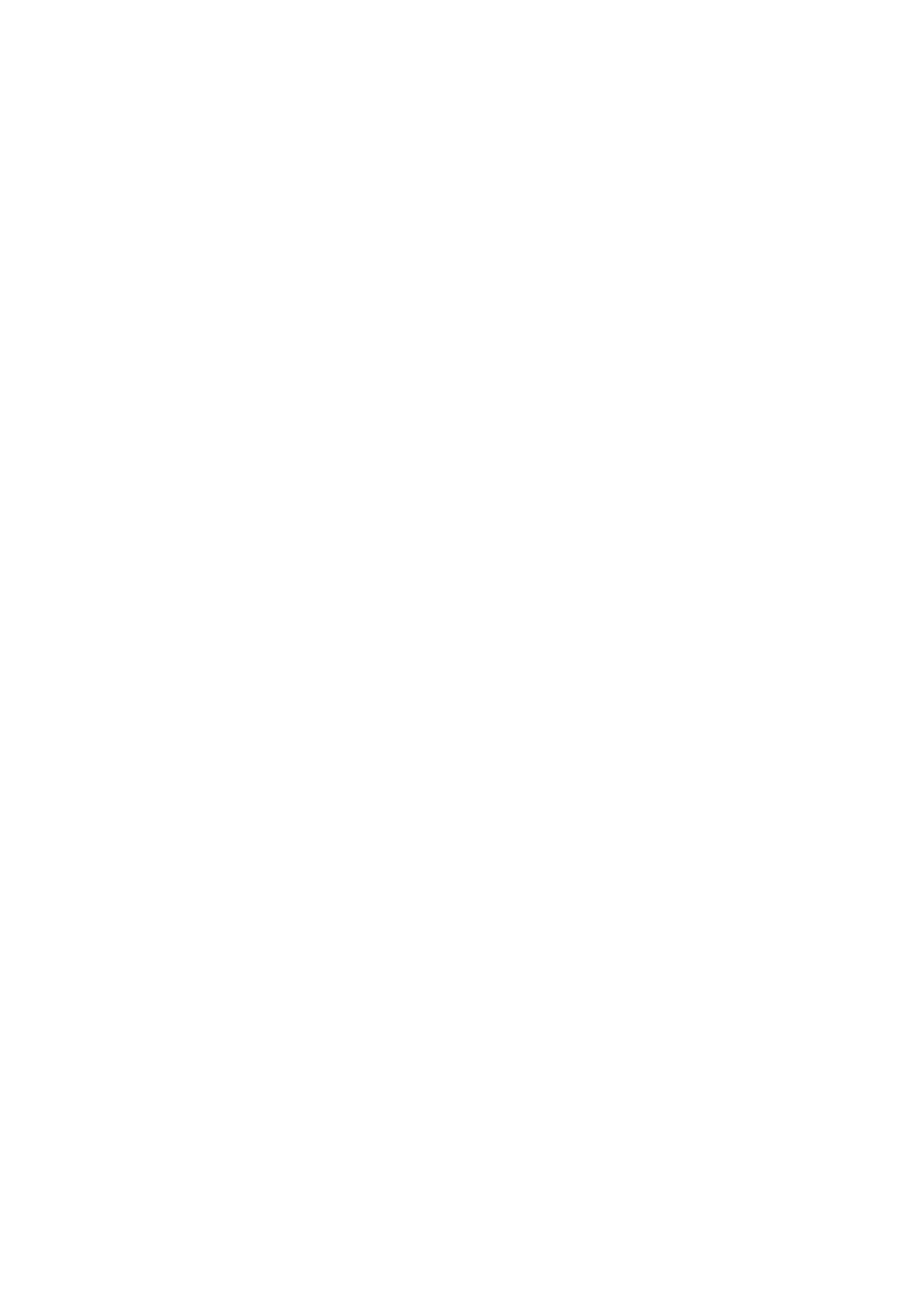# **GCSE MUSIC (LEGACY)**

# **Principal Moderator's Report**

## **Component 1 Composing and Appraising**

The GCSE Music specification which concluded with the Summer 2018 series, in this component required two contrasting compositions, one of which is to be related to the core or an optional Area of Study and maintain a composition log for each. The component was a controlled assessment task governing the setting, taking and marking of the task. It comprised 30% of the toal marks available for the subject.

### Overall Trend

The high standards of the previous year were maintained, and as for many of the previous years, there were a small amount of exceptional portfolios, a considerably lower amount of weaker compositions, but a very large grouping of compositions in the Grade C/D boundary.

Congratulations for the significant amount of time and effort taken by centre staff in encouraging their candidates to neatly present their folios and provide a high quality of scores and CD's.

### Recordings and Scores

Notational software use in the printing of scores is now standard practice and exhibited flair and expertise. Fewer compositions included software "instrumentation" inappropriate to the acoustic range or timbral effects of the same-names acoustic instruments.

### Success Criteria and Standard of Centre Assessments

It was most gratifying that as the current specification comes to an end, the standard of internal assessment conducted in centres was consistently good. For the third year running fewer centres were reviewed at Post Moderation and less than half of these, had adjustments made to centre marks.

Greater consistency has been achieved in the assessment of Criteria (i) and (iii) which had caused most issues in previous years. There is therefore much greater confidence that the Success Criteria in the new Specification will not cause undue stress to teachers marking either of the stimulus or free compositions.

There were considerably fewer centres which required their work to be sent back due to incomplete authentication procedures. Again it was pleasing to see how many centres had given helpful comments three times during the life of the composition as per the Specification, rather than just initial the composition log.

### Areas of Study

Repeated Patterns was the most popular area of study, as indeed it had been throughout the entire life of this specification. There were very few programmatic compositions in the Incidental area. The fusion of rock and country elements in many of the Musical Traditions in Ireland compositions mirrors current trends in this genre.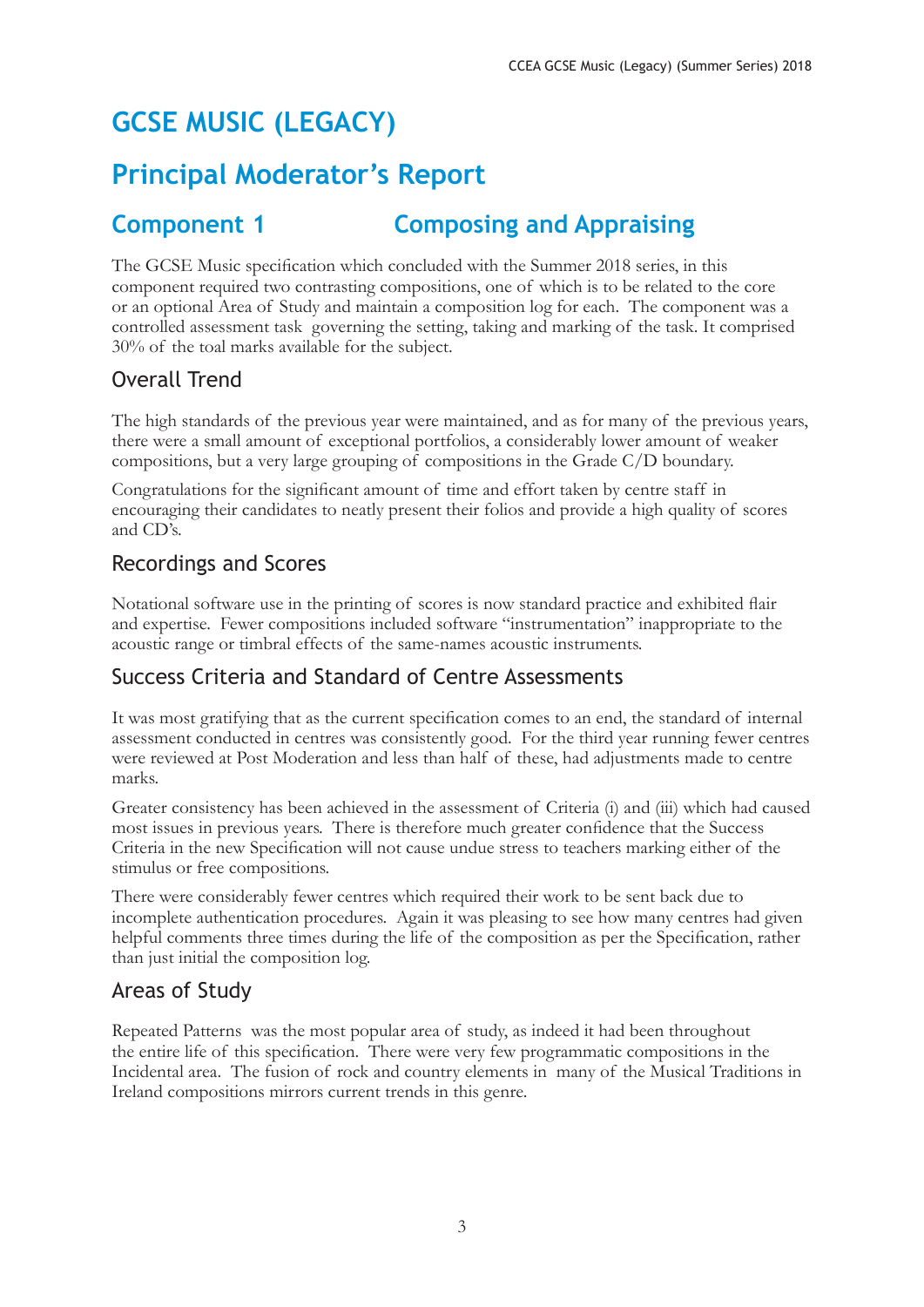### Use of Technology

The increase in sophistication of use of sequencing programs, Garageband, Logic, Sibelius, etc., in the years since this legacy specification has been live, is astounding and the flair and creation of ideas is to be applauded.

#### Conclusion

It is very clear that, as we leave this specification behind, centres are in a very strong place to direct, support and encourage their students in this component in the new Specification. Congratulations to all staff who have given such quality guidance and maintained the consistency of the component over the years.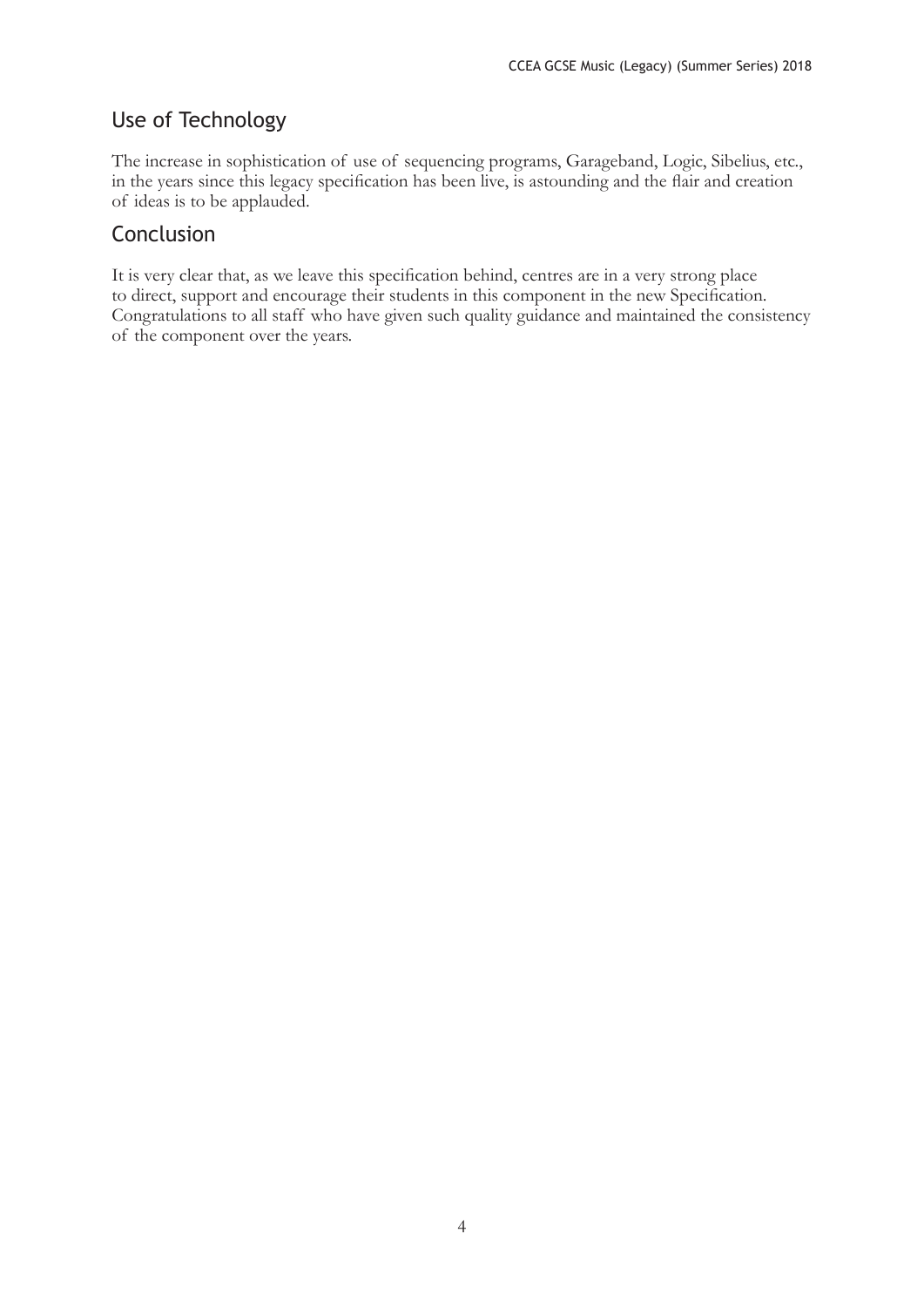# **Chief Examiner's Report**

## **Component 2 Performing and Appraising**

At the outset of this report I would like to commend everyone who has been part of the process in assisting and encouraging the candidates to achieve of their best as they prepare and present their performances. Centres were generally very well organised and welcomed the examiner into their Music Department, setting the tone for the examination session. The information contained in the remainder of the report is to provide similar support and is a distillation of some of the most significant observations and issues raised by the team of examiners following their visits to centres throughout the past examination period.

There were fewer performances that required backing tracks this year and when they were used it was with varying degrees of success. Sometimes they provided a secure support for the performer but some were detrimental by exposing issues of balance or timing. More alarmingly, however, was the number of centres that are still not aware of or fully complying with the guidelines on the use of technology. A circular was distributed last year (Cir.S/IF/18/17 : March 2017) and the importance of these guidelines was also included in the Chief Examiner's Report 2017. The use of mobile phones, pen drives or other devices connected to the internet are strictly prohibited and will result in the candidate being investigated for malpractice. This includes the playing of backing tracks or reading music and lyrics from such devices. We urge all centres to familiarise themselves with this circular and to have all backing tracks available for the candidate in line with these guidelines and without the need for an examiner to operate any equipment.

The variety of expectations between centres for the speed at which an examiner is expected to carry out their work continues to be significant and we would ask that centres be aware of this when planning the day. Some examiners reported feeling rushed without sufficient time to carefully consider and complete the candidate assessment form (ExA4). It is beneficial to the candidates that the examiners are given sufficient time to write detailed comments reflecting the performance that has taken place and would ask centres to note that normally no more than 18 candidates should be examined in one day, with an appropriate break for lunch. On the other hand, some examiners were left waiting for lengthy periods of time either upon arrival at a centre or between candidates. In many cases an examiner will have to visit two or more schools on the same day, so it is vital that the first school be well organised and no time wasted so that the examiner has time to travel to the next school and also have a break for lunch. Any centres who are in any doubt are encouraged to check their proposed schedule of times and candidates with the examiner prior to their arrival. Examiners will usually plan to arrive in time to greet pupils and after about 10 minutes begin their examinations. This time of greeting all the candidates is an important moment for both pupils and the examiner as it does tend to put the performers at their ease as well as giving the examiner an opportunity to share information about the examination process with them all, saving time from having to do this with each candidate individually as they come to perform.

There were very few performances offered below a grade 3 standard but there was, once again this year, a significant number of candidates who opted to perform at a higher level, grade 6 and above, for both the solo and ensemble examinations. This opened the way for more errors to be made with the demands on the performer being greater; therefore the assessment criteria was not fulfilled to the level it could have had a less demanding piece been performed. It is also worth noting that although a piece may have scored well in Grade Examination, it is essential that the piece allows the candidate the opportunity to demonstrate the technical and expressive skills as outlined in the assessment criteria for this particular examination: it is best practice for this to be discussed at an early stage of preparation for the performance. If a candidate makes a "false start" to their performance it is quite acceptable for them to start again. However, once the performance is over, the candidate will not be allowed to repeat the piece again.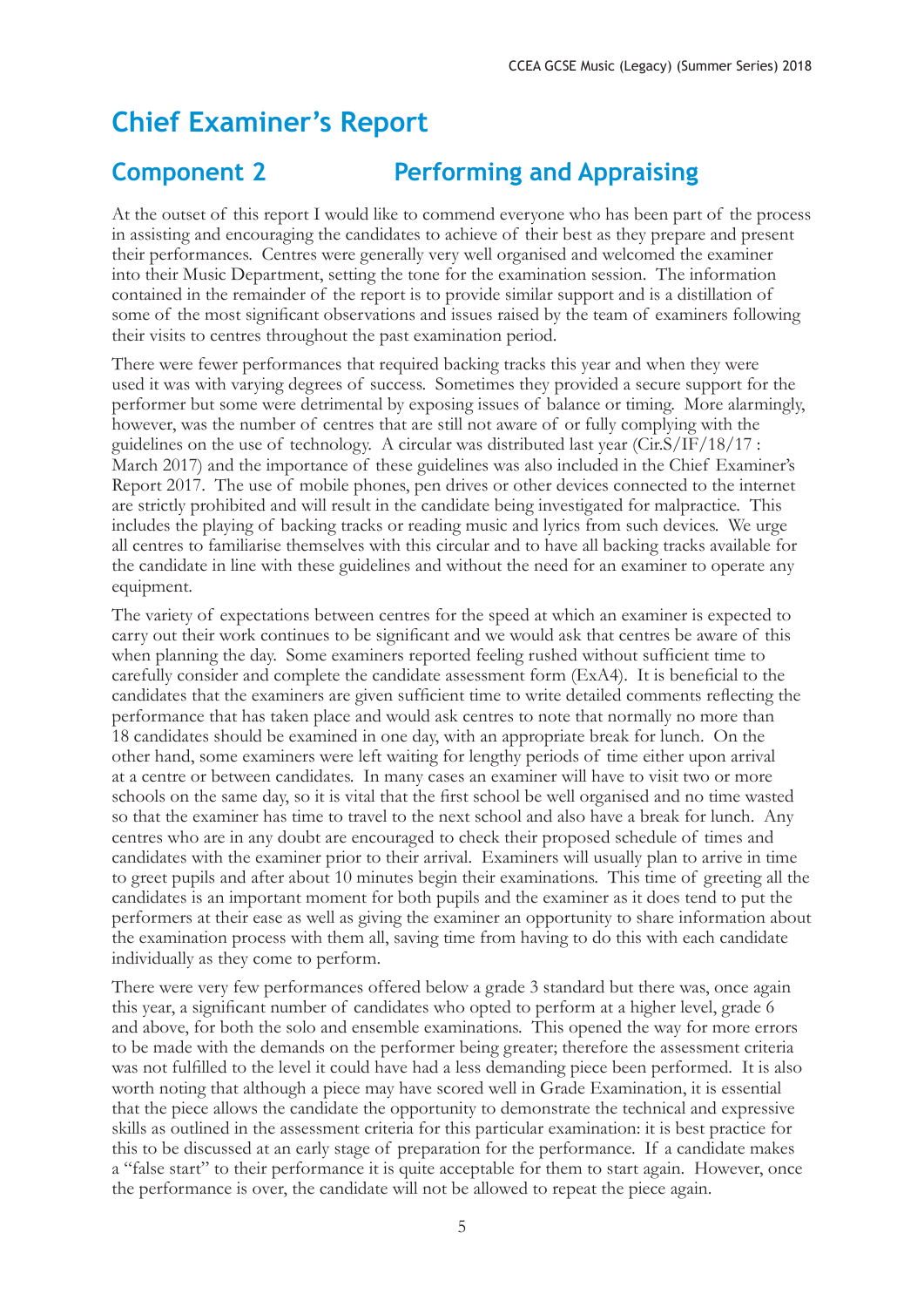### **Solo Performance**

There were many well-prepared solo performances this year on a wide variety of musical instruments. In addition to being technically assured, thought had gone in to phrasing, dynamics and there was a personal connection to the piece which was clearly communicated with the listener. The duration of some performances was less than one minute as is often the case with some grade examination pieces. Although the overall duration is considered as a combination of both performances, please note that there must be enough content to enable examiners to make an accurate assessment and for candidates to access the maximum number of marks available to them. There were also several individual performances that lasted over seven minutes. It is expected that after a two-year preparation period, performances should last at least one and a half minutes minimum but not over five minutes.

Some centres encouraged candidates to present two or more pieces for solo performance. This was unnecessary and sometimes a variance in degree of difficulty or level of performance led to a lower overall mark being achieved.

Vocal performances continue to be a popular choice for candidates with Musical Theatre and Pop genres being significantly more popular than Folk or Classical repertoire. There were many excellent performances achieved, but there were also performances that focused on imitating a performer rather than giving consideration to phrasing, tone and articulation. It is also important that singers do not use music or text copies, or hide behind a music stand when presenting their songs as it detracts from the important communication between soloist and listener.

The candidates should be able to enjoy a significantly different experience from performing a solo to being part of an ensemble, but some centres presented solo performances in a similar way to ensemble performances and vice versa. The accompaniment for solos should be minimal without a focus on ensemble and within an ensemble the focus should be on the performance achieved by working together with others. At the other extreme there were many solo performances presented without an accompaniment where one would have been beneficial to the candidate particularly in terms of timing, tuning and dynamics. We encourage teachers to help their students keep this clear and, within the spirit of the specification, ensure that they choose repertoire that gives them the opportunity to do this clearly.

We expect teachers to indicate the Grade level of the pieces presented by their candidates and we are grateful for the increase in the number of centres who provide this information on their schedule of performances at the start of the day.

### Ensemble Performance

There was an even greater variety of interesting and musical ensembles presented from vocal ensembles, instrumental quartets, traditional groups, rock groups and duetting instrumentalists. Teachers are reminded that ensembles must consist of at least two live musicians performing undoubled, independent parts that are played simultaneously (*Cir.S/IF/50/11 : March 2011*). While there will be occasions in a performance where a part may be doubled, particularly in Irish Traditional Groups and African Drumming, it should be ensured that the candidate being assessed has opportunity to take a solo part exemplifying the level of performance they are capable of during any given performance. (*Cir.S/IF/15/15: March 2015*). Should an examiner discover that another player is doubling a candidate's part, that player will not be permitted to remain in the ensemble during the examination. Most ensembles tended to have small numbers meaning that a candidate's contribution was easily identifiable and candidates also realised that they didn't need to be the prominent instrument to be examined successfully. Occasionally a centre would produce a large ensemble and this makes it more difficult to fairly assess the candidate's contribution to the overall ensemble and also to ensure that their part is independent. Under no circumstances should the ensemble be conducted.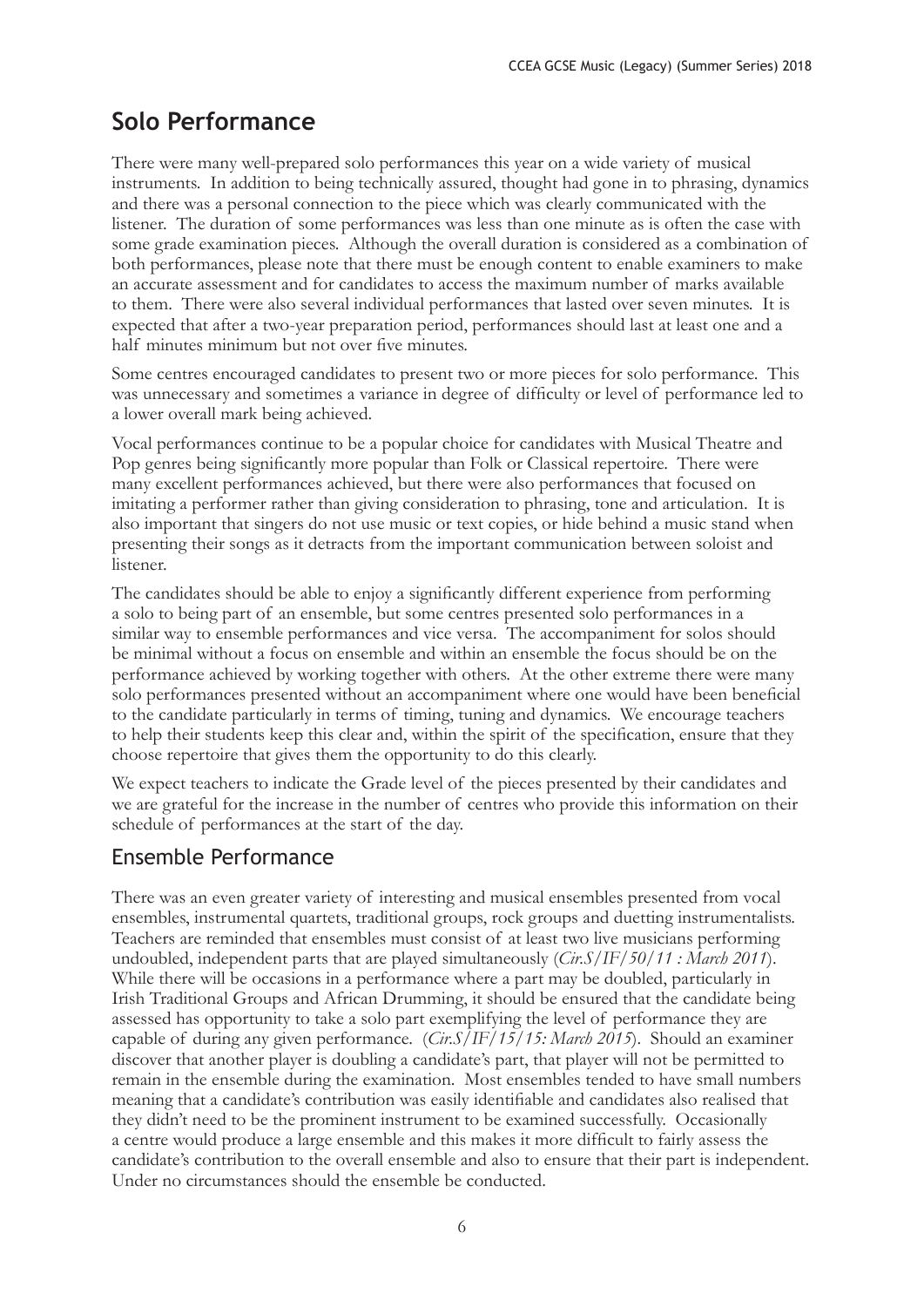It is hoped that candidates themselves will set these ensembles up, with teacher guidance, and then practice together in preparation for the examination. A repeat of the solo style performance with candidate and accompanist is not a true ensemble in the spirit of the specification and it is often the case that when a pupil performs with a teacher accompanist as an ensemble, the teacher invariably "leads". This year there were many ensembles where the candidate had very limited opportunity to influence the performance of the ensemble as it was teacher-led. It is also worth noting that the layout of ensembles should be considered so that each performer can communication throughout the performance. If a soloist performs with an accompanist (eg. Guitar or Piano), it is permissible for the accompanist to use this performance for their ensemble performance assessment, but not for the soloist.

We must stress that setting up ensembles should be quick and easy, well rehearsed beforehand with all necessary instruments tuned and all equipment to hand. Checking of sound levels is expected before starting and time can be allowed for this but a significant number of candidates seemed unaware of the balance problems that particularly electronic instruments and drumkits can pose and were unable to correct it in the performance. The teacher or sound technician is allowed to stay in the room during the performance, but there must be no manipulating of sound levels by them during the performance. This was done very efficiently in many centres with everything prepared in advance of the examiner's arrival, however in some centres this resulted in lengthy delays while groups were set up from scratch.

It is vital that teachers and pupils check that on their Exa4 form that the instrument being examined is clearly defined and easily distinguished from the other members of the group if played back in recording. If this is not done then it impossible for that part of the examination to be remarked at a later date should a review of marking be requested.

### The Discussion (Viva)

The discussion should take place immediately after the relevant performance and, although it should be a conversation without any notes, the candidate is encouraged to use a score or their instrument to aid their discussion and point out details. If possible the music used by the candidate should be given to the examiner before the discussion begins so that it can be a focus for the initial questioning. There were many excellent examples of candidates being able to hold musically technical conversations referring to both the score and their instrument.

The conversation between the candidate and examiner will ideally be different for each performance, but they do follow a recognisable structure and as the series and sequence of questions has been established for many years, teachers and candidates should all be aware of what will be asked. The conversation on the learning process demonstrated that often pupils seem to be unaware of either what they have done to get to their performance or what and why their teachers are teaching them the way they do. Many candidates resorted to a demonstration of learning a passage by playing it at increasing tempi, which often exposed technical problems and increase the time of the overall viva, and then would often struggle to develop the conversation. Many candidates were however able to demonstrate exercises, scales and studies that they had worked on and related these to learning the piece that they had performed.

The piece being discussed must be connected to one of the areas of study. These tended to be well recognized, but often lacked the necessary detail to access the top marks. Some links were rather tenuous or superficial, particularly with Repeated Patterns, and Vocal Music was often not developed more than recognising that "it is a song".

We encourage all candidates to spend time throughout the learning process becoming aware of what they are doing to reach their performance goal. Many candidates demonstrated this admirably but a significant number of excellent performances were denied being awarded full marks as they didn't reflect on what they had achieved in sufficient detail.

All the examiners report how much they enjoy the experience of visiting schools, meeting fellow teachermusicians and comment on the very high standards of professionalism and passion for the subject. We thank the schools once again for this.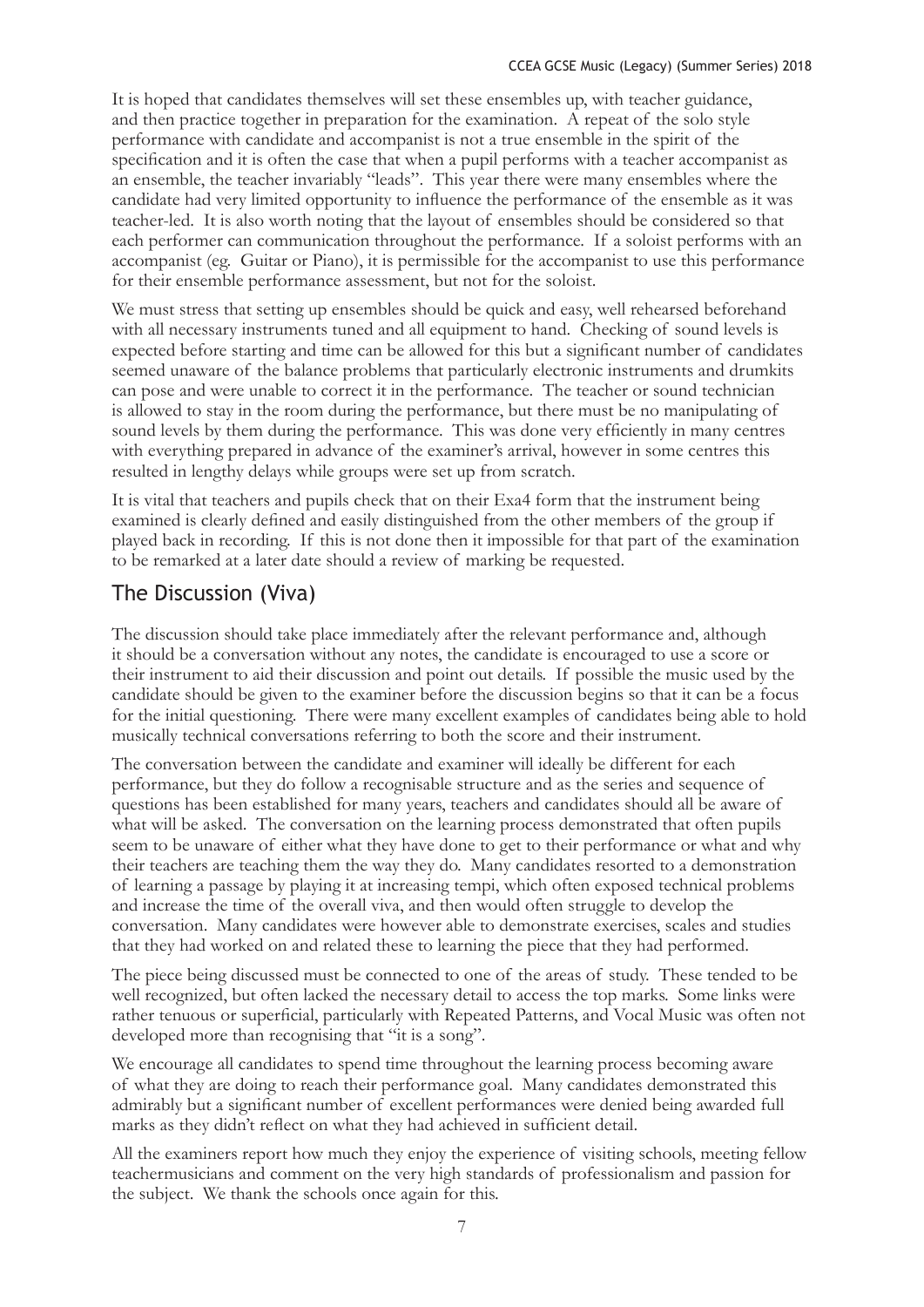### **Component 3 Listening and Appraising**

#### Paper 1

This was an accessible paper which allowed pupils to demonstrate their knowledge. The wording of the questions was generally very clear and the candidates demonstrated a good understanding of what they were being asked to do.

- **Q1 (a) (i)** This question was well answered.
	- **(ii)** Candidates still struggle to accurately identify instruments playing in sections of their set works.
	- **(b) (i)** There were many candidates who identified the string technique as "pizzicato" rather than "col legno".
		- **(ii)** Incorrect identification of the term "col legno" resulted in candidates losing a mark in Part (ii) of this question.
- **Q2** The score reading aspect of this question presented difficulty to some candidates. Weaker candidates found it difficult to score highly in this question.
	- **(a) (i)** This was very well answered with most candidates achieving full marks.
		- **(ii)** Many candidates scored well here. Candidates need to explain fully what the term meant to gain a mark. "Piano" by itself did not explain what the performer had to do.
		- **(iii)** This question was generally well answered. Some of the weaker candidates did not understand the question and did not write an interval.
	- **(b) (i)** There were very few candidates achieving full marks for this question due to the separation of Question 2 (b)(i) into three separate parts. Many candidates were unsure of what to write other than "modulates". Many candidates wrote about other features of the music rather than focusing on making detailed points about the key change. Only a small number of candidates were able to gain all the points in the mark scheme.
		- **(ii)** There were mixed responses with candidates struggling to differentiate "allegretto", "vivace" and "presto".
		- **(iii)** The vast majority of responses here were correct. A small number of candidates wrote "pizzicato".
	- **(c)** There were a number of candidates who wrote "plagal" when answering a question about a cadence. The GCSE specification only requires pupils to be able to recognise "perfect" or "imperfect".
	- **(d)** The majority of candidates identified this correctly.
- **Q3** Many candidates achieved full marks in this question.
	- **(a)** Weaker candidates failed to gain high marks in this question as they did not comment in sufficient detail on what was happening in the extract. Comments like "major key" and "4/4" and "violins play" were not sufficient when pupils had been asked to describe a piece they had studied in detail. There were lots of credible points in the mark scheme which enabled a candidate to gain 7 marks. Pupils who described the music in detail were able to achieve full marks.
	- **(b) (i)** Pupils needed to write "Pachelbel's Canon" or "Canon in D" rather than simply "Canon" to gain a mark.
		- **(ii)** This was very well answered with the majority of candidates answering "sixteenth century".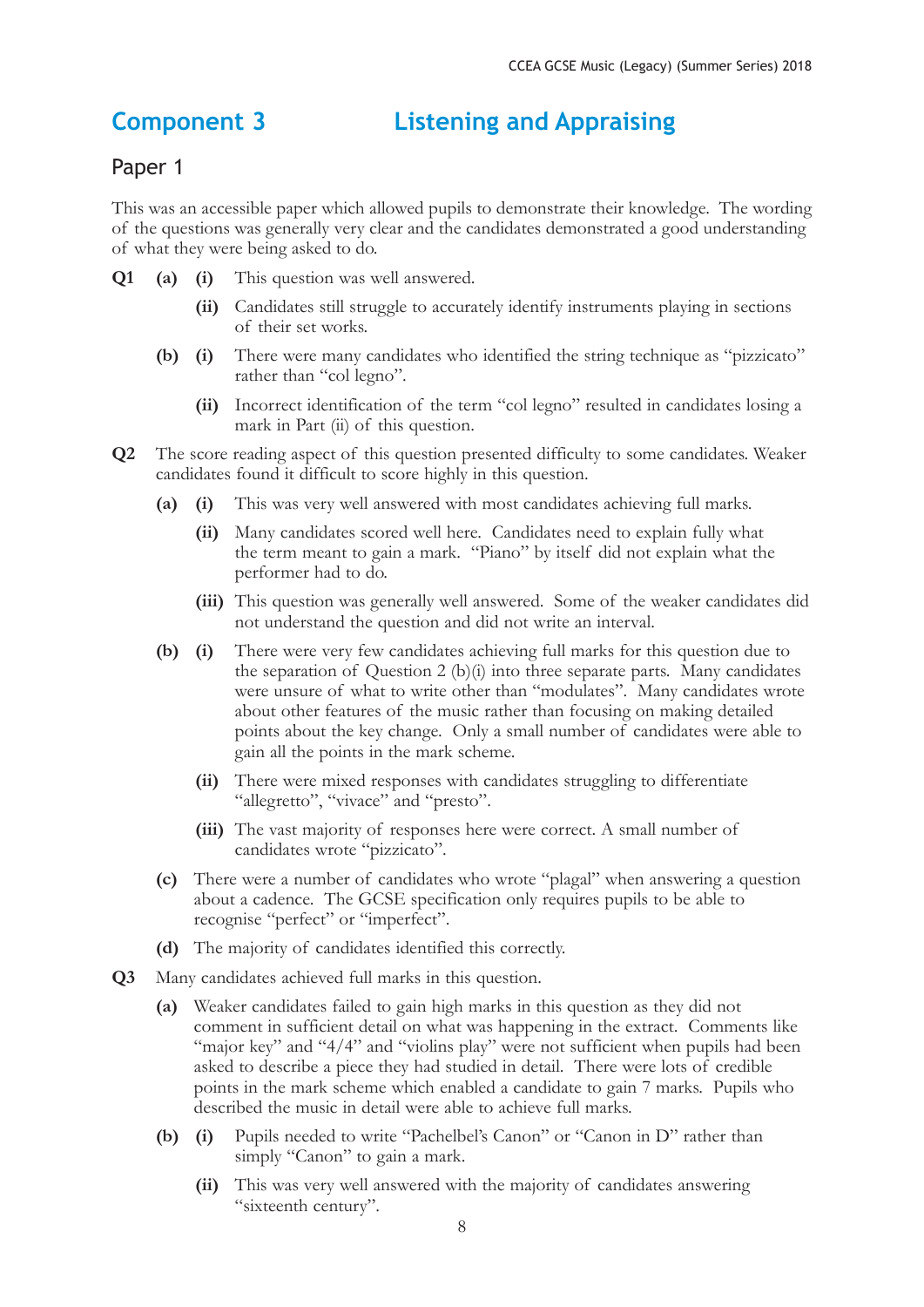- **(iii)** Some pupils misinterpreted the question and wrote "cello" and "organ" rather than writing two continuo instruments.
- **Q4** This was an accessible question for many candidates.
	- **(a) (i)** Nearly all of the candidates were unable to identify the solo voice as "baritone" with many writing "tenor".
		- **(ii)** The majority of candidates gained two marks for this question.
	- **(b)** Again, this question was accessible and most candidates gained two marks.
	- **(c)** This was an accessible question which allowed for differentiation. At the higher end pupils were commenting in detail on the instrumental parts enabling them to gain 7 marks. At the lower end pupils were commenting on the voices and were unable to pick out specific instruments. Candidates need to ensure that they write in sufficient detail and refer to where in the music things are taking place. For example, writing that there is "bassoon countermelody after the voice stops singing" or "there is pizzicato strings on the final chord". Writing "pizzicato", "bassoon" without describing where it happens in the extract is not worthy of credit.
- **Q5** An accessible question which resulted in high marks for the majority of candidates.

**(i) (ii)** The majority of candidates answered these correctly.

- **(a) (i)** Some candidates misunderstood the question and simply copied "sempre" from the score.
	- **(ii) (iii)** The majority of candidates achieved full marks in this question.
- **(b)** Candidates are still losing marks in questions like Part (c) where they are asked to identify the work. A large number of candidates wrote "Dies Irae" rather than "Requiem". Very few candidates were able to recall who the work was dedicated to.
- **Q6** This question was generally very well answered with many candidates achieving full marks.

#### Paper 2

The balance of the paper was similar to previous years, although the division of one question in each Area of Study allowed for a larger number of the set works to be assessed, in this the last year of the specification. This paper was accessible , effectively differentiated and allowed all pupils to demonstrate their knowledge. The wording of the questions was clear and there was no evidence that candidates had misunderstood what was required in the questions.

- **Q1 (a) (i)-(iii)** These question were well answered.
	- **(iv)** Candidates still struggle to accurately identify dance styles, even though the "Reel" was in the title !
	- **(b)** Well identified.
	- **(c)** A generous marks scheme meant that the majority of candidates gained at least 3 of the 5 marks available.
	- **(d)** Composer, work and extract universally well identified.
- **Q2 Extract A**
	- **(a) (i)** Generous mark scheme here again. Candidates frequently however failed to note the rising arpeggio, and we do not accept "drums".
		- **(ii) (iii)** Identified correctly in most cases.
		- **(iv)** The full name of Ballygowan Flute Band was the only acceptable answer.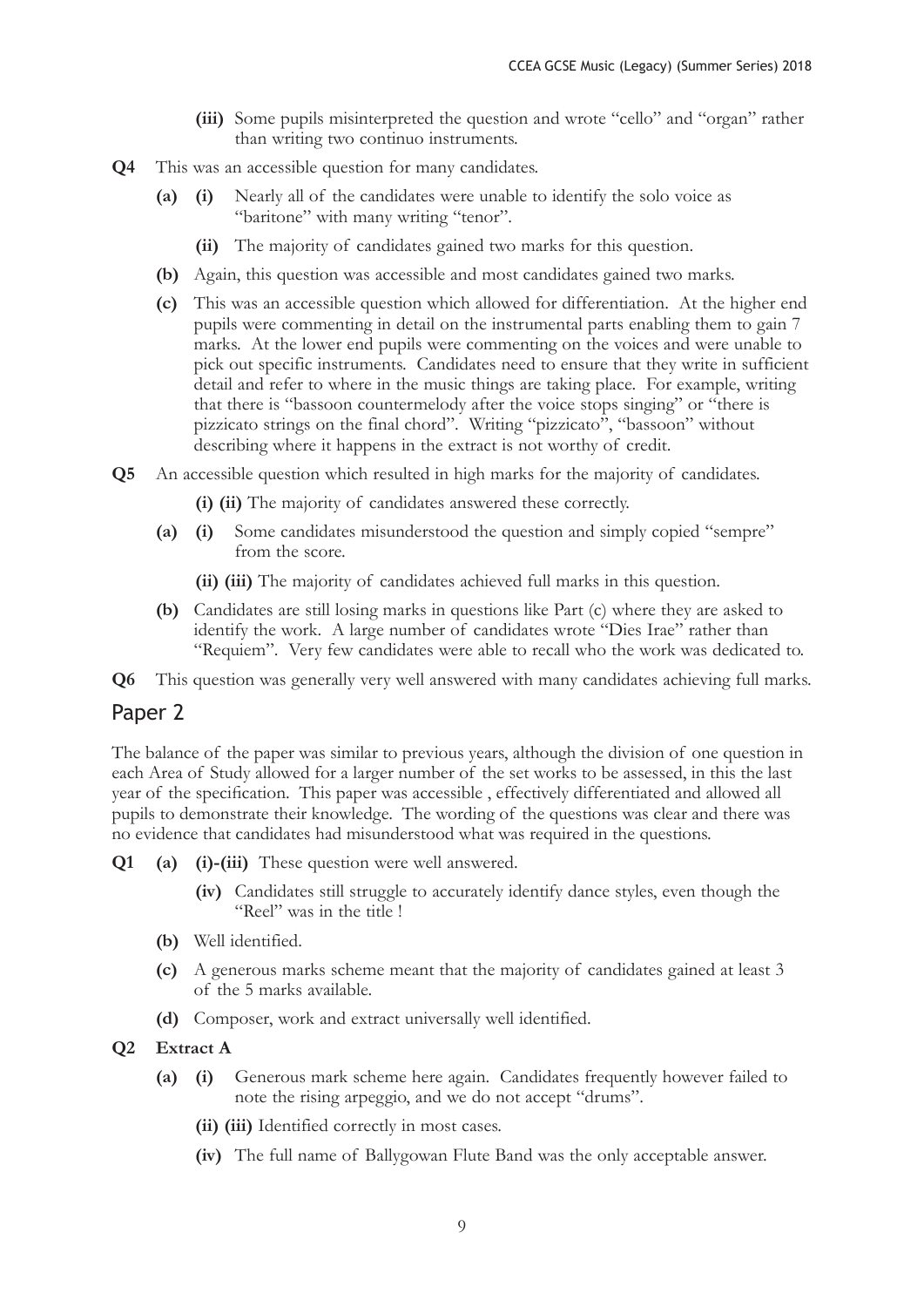#### **Q2 Extract B**

- **(b) (i)** This was disappointingly answered with less than half of candidates correctly noting the order of the melodic extracts.
	- **(ii)** The type of pipe had to be identified as Bagpipe/Highland to gain the mark.
	- **(iii)** Surprisingly weak answer for a set work question.
- **(c)** Candidates were asked to identify the extract not the work and Heights of Dargai was frequently missed.
- **Q3** The rubric for Questions 3, 6 and 9 was very specific this year, as we were keen to ensure that candidates focused their answer to very specific parts of the music, rather than give bland, generalised comments about tempo, key, etc., Very generous mark schemes in these questions was designed to give candidates as many marks as possible.

Question 3 was disappointing answered with the many significant changes in the repeats of the Irish Waterwoman melody being missed, perhaps due to the speed of the extract.

- **Q4 (a)** This was quite a challenging question given that it focused on specifically the opening 6 notes of a very short extract. It was ,however, quite well answered.
	- **(b)** Well answered, although the identity of "chord" as the last missing word, escaped many.
	- **(c)** Composer, structure and name of work well identified.

#### **Q5 Extract A**

**(a) (i)-(iii)** This was the best answered question of the paper, although again "drum" was not accepted.

#### **Extact B**

- **(b)** Similar to Question 2 (b), few candidates correctly identified the correct order of the melodic extracts.
- **(c)** The answers suffered from too many generalities and missed key instrumentation and thematic signposts. The melody is clearly in two halves, with different instrumentation in the repeats.
- **Q6** Here again, a lot of the instrumentation references were reduced to naming the instruments without trying to indicate what the instruments played. There were very clear thematic sections to the Film music extract and the allegretto temp should have aided candidates to be able to clearly identify these. There were many unqualified comments which were squandered opportunities to gain from the very generous mark scheme.
- **Q7 (a) (i)-(ii)** Correctly identified in most cases.
	- **(b) (i)** The middle incorrect note was the least well identified.
		- **(ii) (iii)** Well answered
	- **(c) (i) (ii)** Well answered, although some could not identify what had happened to the key.
	- **(d)** Aria, oratorio, Handel and Dublin identified. The Part of Messiah was very poorly identified as Part 2.
- **Q8 (a) (i)** The answers were disappointing, with too many giving bland generalisations eg., fast, more excited, etc., A generous mark scheme gave 11 possible options. Most candidates gained less than 3.
	- **(ii)** Well identified as an interval of a third.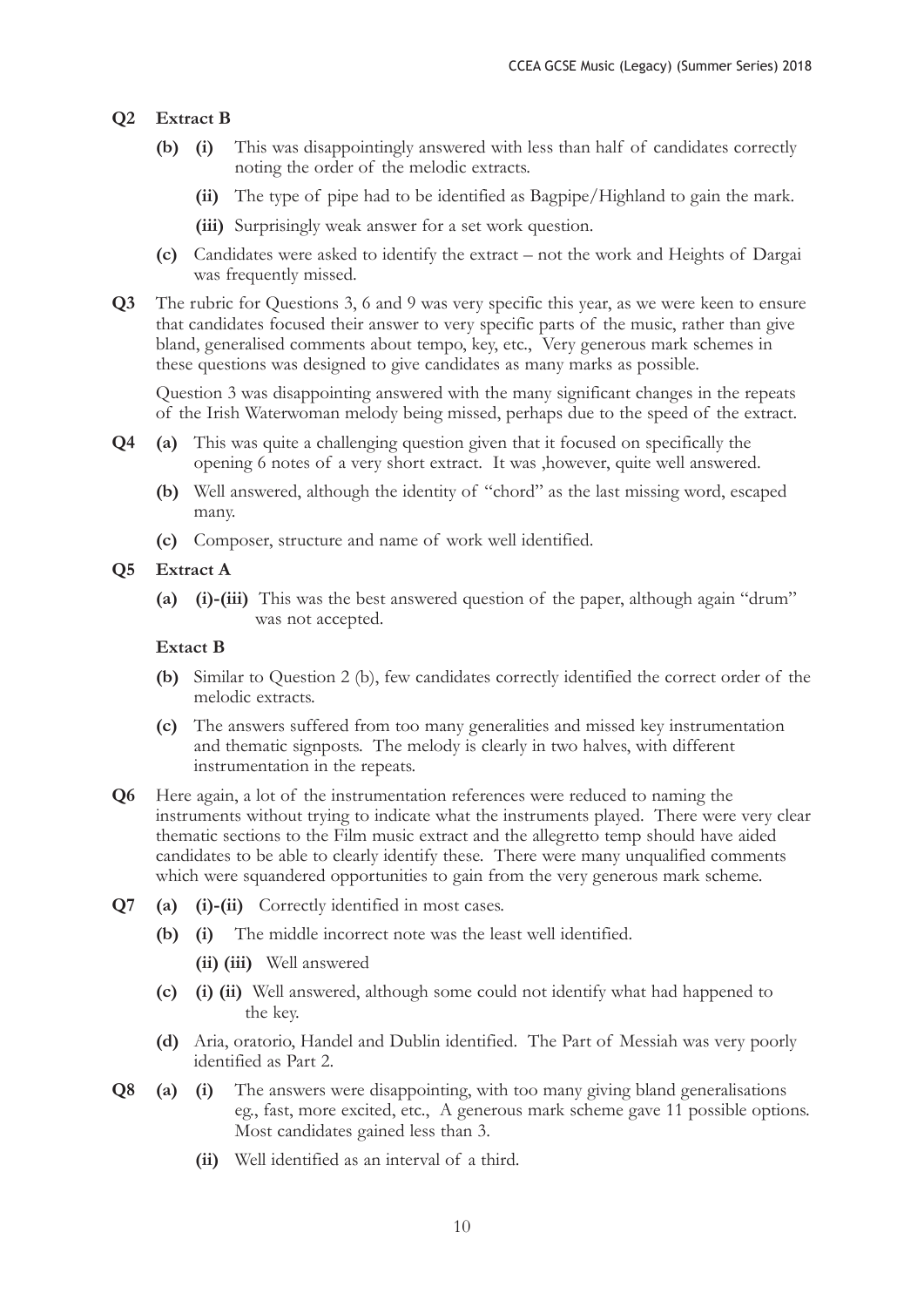- **(b) (i) (ii)** The mark scheme allowed for triplet/scale or scalic in the second space.
- **(c) (i) (ii)** Pleasingly well identified. This work had not been included in a Listening and Appraising test for a number of years.
- **Q9** Once again, there were too many unqualified comments which were missed opportunities to gain from the very generous mark scheme. It is disappointing that candidates often to not refer to line numbers or words, even when the text is printed for them. Candidates needed to read the rubric correctly and focus their answers on the instrumentation and thematic content .